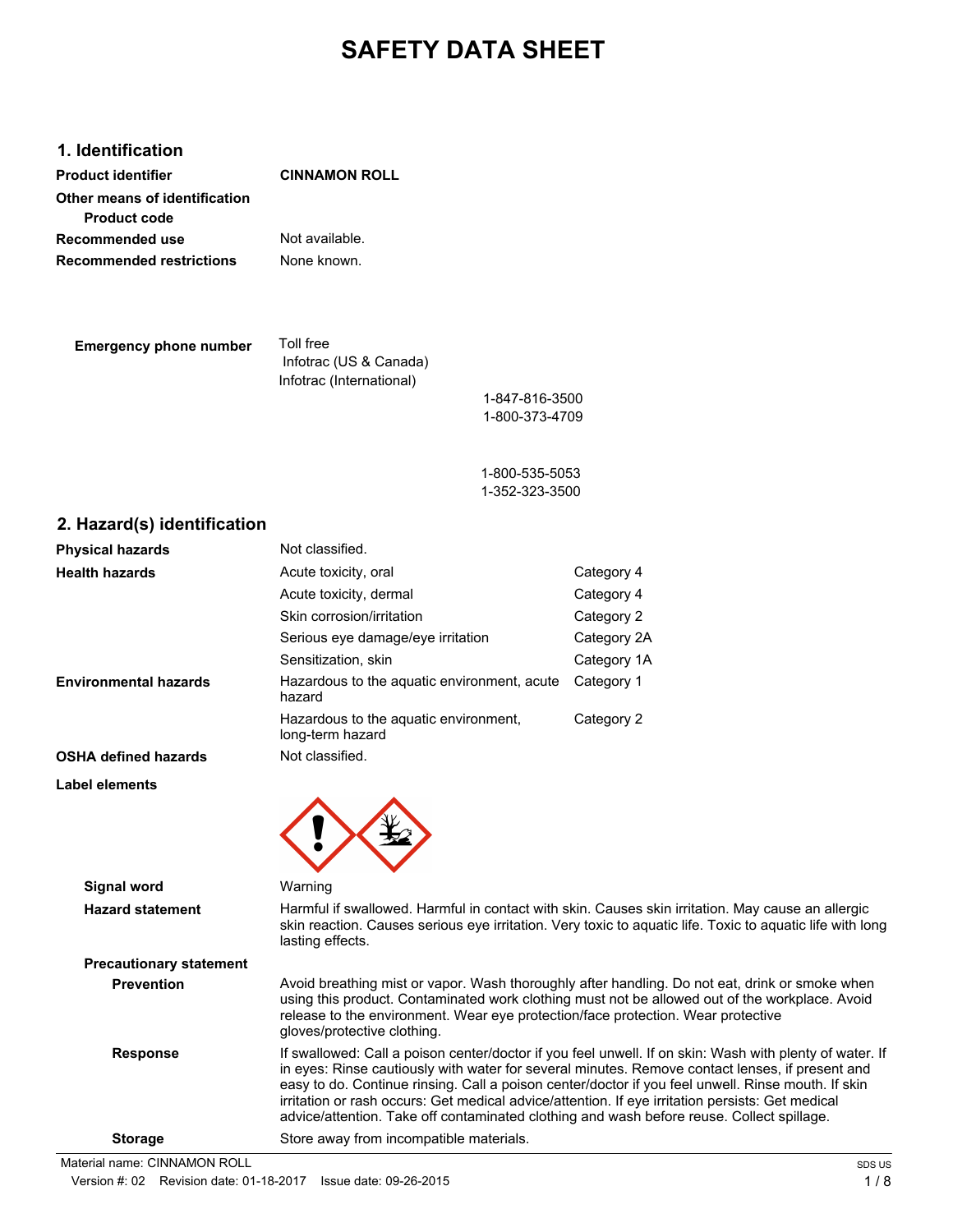| <b>Disposal</b>                              | Dispose of contents/container in accordance with local/regional/national/international regulations.                                                                                                                |
|----------------------------------------------|--------------------------------------------------------------------------------------------------------------------------------------------------------------------------------------------------------------------|
| Hazard(s) not otherwise<br>classified (HNOC) | None known.                                                                                                                                                                                                        |
| Supplemental information                     | 3.11% of the mixture consists of component(s) of unknown acute oral toxicity. 10.81% of the<br>activities in a state of a second on a state of content common second to detect the COON of the condition of second |

mixture consists of component(s) of unknown acute dermal toxicity. 5.03% of the mixture consists of component(s) of unknown acute hazards to the aquatic environment. 48.78% of the mixture consists of component(s) of unknown long-term hazards to the aquatic environment.

# **3. Composition/information on ingredients**

# **Mixtures**

| <b>Chemical name</b>                     | <b>CAS number</b> | %          |
|------------------------------------------|-------------------|------------|
| Benzyl benzoate                          | 120-51-4          | $40 - 50*$ |
| Cinnamaldehyde                           | 104-55-2          | $40 - 50*$ |
| Benzyl alcohol                           | 100-51-6          | $3 - 5^*$  |
| Vanillin                                 | 121-33-5          | $3 - 5^*$  |
| Coumarin                                 | $91-64-5$         | $1 - 3^*$  |
| Piperonal                                | 120-57-0          | $1 - 3^*$  |
| Benzoin gum, Siam                        | 9000-72-0         | $< 1$ *    |
| Cinnamyl alcohol                         | 104-54-1          | $< 1$ *    |
| Diethyl phthalate                        | 84-66-2           | $< 1$ *    |
| Clove bud oil                            | 8000-34-8         | $< 0.2*$   |
| alpha-Pinene                             | 80-56-8           | $< 0.1*$   |
| Benzaldehyde                             | 100-52-7          | $< 0.1*$   |
| Diacetyl                                 | 431-03-8          | $< 0.1*$   |
| Other components below reportable levels |                   | $3 - 5$    |

\*Designates that a specific chemical identity and/or percentage of composition has been withheld as a trade secret.

### **4. First-aid measures**

| <b>Inhalation</b>                                                            | Move to fresh air. Call a physician if symptoms develop or persist.                                                                                                                                                                                                              |
|------------------------------------------------------------------------------|----------------------------------------------------------------------------------------------------------------------------------------------------------------------------------------------------------------------------------------------------------------------------------|
| <b>Skin contact</b>                                                          | Remove contaminated clothing immediately and wash skin with soap and water. Get medical<br>advice/attention if you feel unwell. In case of eczema or other skin disorders: Seek medical<br>attention and take along these instructions. Wash contaminated clothing before reuse. |
| Eye contact                                                                  | Immediately flush eyes with plenty of water for at least 15 minutes. Remove contact lenses, if<br>present and easy to do. Continue rinsing. Get medical attention if irritation develops and persists.                                                                           |
| Ingestion                                                                    | Rinse mouth. If vomiting occurs, keep head low so that stomach content doesn't get into the lungs.<br>Get medical advice/attention if you feel unwell.                                                                                                                           |
| <b>Most important</b><br>symptoms/effects, acute and<br>delayed              | Severe eye irritation. Symptoms may include stinging, tearing, redness, swelling, and blurred<br>vision. Skin irritation. May cause redness and pain. May cause an allergic skin reaction. Dermatitis.<br>Rash.                                                                  |
| Indication of immediate<br>medical attention and special<br>treatment needed | Provide general supportive measures and treat symptomatically. Keep victim warm. Keep victim<br>under observation. Symptoms may be delayed.                                                                                                                                      |
| <b>General information</b>                                                   | Ensure that medical personnel are aware of the material(s) involved, and take precautions to<br>protect themselves. Show this safety data sheet to the doctor in attendance. Wash contaminated<br>clothing before reuse.                                                         |
| 5. Fire-fighting measures                                                    |                                                                                                                                                                                                                                                                                  |
| Suitable extinguishing media                                                 | Water fog. Foam. Dry chemical powder. Carbon dioxide (CO2).                                                                                                                                                                                                                      |
| Unsuitable extinguishing<br>media                                            | Do not use water jet as an extinguisher, as this will spread the fire.                                                                                                                                                                                                           |
| Specific hazards arising from<br>the chemical                                | During fire, gases hazardous to health may be formed.                                                                                                                                                                                                                            |

**Special protective equipment** Self-contained breathing apparatus and full protective clothing must be worn in case of fire.

**and precautions for firefighters**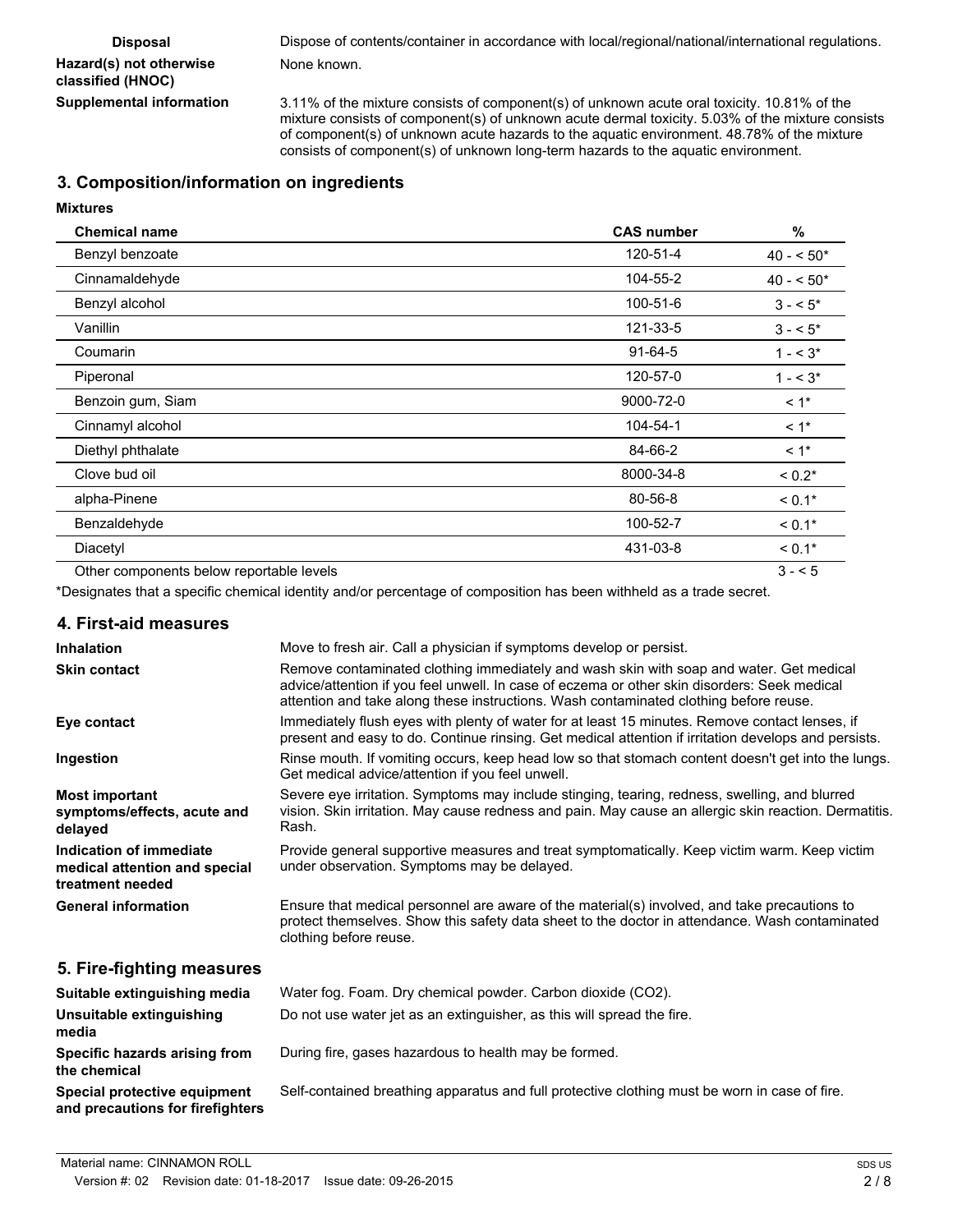| <b>Fire fighting</b><br>equipment/instructions | Move containers from fire area if you can do so without risk.                              |
|------------------------------------------------|--------------------------------------------------------------------------------------------|
| <b>Specific methods</b>                        | Use standard firefighting procedures and consider the hazards of other involved materials. |
| <b>General fire hazards</b>                    | No unusual fire or explosion hazards noted.                                                |

# **6. Accidental release measures**

| Personal precautions,<br>protective equipment and<br>emergency procedures | Keep unnecessary personnel away. Keep people away from and upwind of spill/leak. Wear<br>appropriate protective equipment and clothing during clean-up. Avoid breathing mist or vapor. Do<br>not touch damaged containers or spilled material unless wearing appropriate protective clothing.<br>Ensure adequate ventilation. Local authorities should be advised if significant spillages cannot be<br>contained. For personal protection, see section 8 of the SDS. |
|---------------------------------------------------------------------------|-----------------------------------------------------------------------------------------------------------------------------------------------------------------------------------------------------------------------------------------------------------------------------------------------------------------------------------------------------------------------------------------------------------------------------------------------------------------------|
| <b>Methods and materials for</b><br>containment and cleaning up           | Large Spills: Stop the flow of material, if this is without risk. Dike the spilled material, where this is<br>possible. Cover with plastic sheet to prevent spreading. Absorb in vermiculite, dry sand or earth<br>and place into containers. Prevent product from entering drains. Following product recovery, flush<br>area with water.                                                                                                                             |
|                                                                           | Small Spills: Wipe up with absorbent material (e.g. cloth, fleece). Clean surface thoroughly to<br>remove residual contamination.                                                                                                                                                                                                                                                                                                                                     |
| <b>Environmental precautions</b>                                          | Never return spills to original containers for re-use. For waste disposal, see section 13 of the SDS.<br>Avoid release to the environment. Prevent further leakage or spillage if safe to do so. Avoid<br>discharge into drains, water courses or onto the ground. Inform appropriate managerial or<br>supervisory personnel of all environmental releases.                                                                                                           |
| 7. Handling and storage                                                   |                                                                                                                                                                                                                                                                                                                                                                                                                                                                       |
| Precautions for safe handling                                             | Provide adequate ventilation. Avoid breathing mist or vapor. Avoid contact with eyes, skin, and<br>clothing. Avoid prolonged exposure. Do not taste or swallow. When using, do not eat, drink or<br>smoke. Wear appropriate personal protective equipment. Wash hands thoroughly after handling.<br>Avoid release to the environment. Wash contaminated clothing before reuse. Observe good<br>industrial hygiene practices.                                          |
| Conditions for safe storage,                                              | Store in original tightly closed container. Store away from incompatible materials (see Section 10                                                                                                                                                                                                                                                                                                                                                                    |

of the SDS). **including any incompatibilities**

# **8. Exposure controls/personal protection**

# **Occupational exposure limits**

|  |  | US. ACGIH Threshold Limit Values |
|--|--|----------------------------------|
|--|--|----------------------------------|

| 03. ACGII I IIII ESHUIU LIIIIII VAIUES<br><b>Components</b> | <b>Type</b>                                                | Value            |  |
|-------------------------------------------------------------|------------------------------------------------------------|------------------|--|
| alpha-Pinene (CAS<br>$80-56-8$                              | TWA                                                        | 20 ppm           |  |
| Diacetyl (CAS 431-03-8)                                     | <b>STEL</b>                                                | $0.02$ ppm       |  |
|                                                             | TWA                                                        | $0.01$ ppm       |  |
| Diethyl phthalate (CAS<br>$84-66-2)$                        | TWA                                                        | $5 \text{ mg/m}$ |  |
| US. NIOSH: Pocket Guide to Chemical Hazards                 |                                                            |                  |  |
| <b>Components</b>                                           | Type                                                       | Value            |  |
| Diethyl phthalate (CAS<br>84-66-2)                          | TWA                                                        | $5 \text{ mg/m}$ |  |
|                                                             | US. Workplace Environmental Exposure Level (WEEL) Guides   |                  |  |
| <b>Components</b>                                           | <b>Type</b>                                                | Value            |  |
| Benzaldehyde (CAS<br>$100-52-7)$                            | <b>STEL</b>                                                | 17.4 mg/m $3$    |  |
|                                                             |                                                            | 4 ppm            |  |
|                                                             | <b>TWA</b>                                                 | 8.7 mg/m3        |  |
|                                                             |                                                            | 2 ppm            |  |
| Benzyl alcohol (CAS<br>$100-51-6$                           | TWA                                                        | 44.2 mg/m3       |  |
|                                                             |                                                            | 10 ppm           |  |
| Vanillin (CAS 121-33-5)                                     | <b>TWA</b>                                                 | 10 mg/m $3$      |  |
| <b>Biological limit values</b>                              | No biological exposure limits noted for the ingredient(s). |                  |  |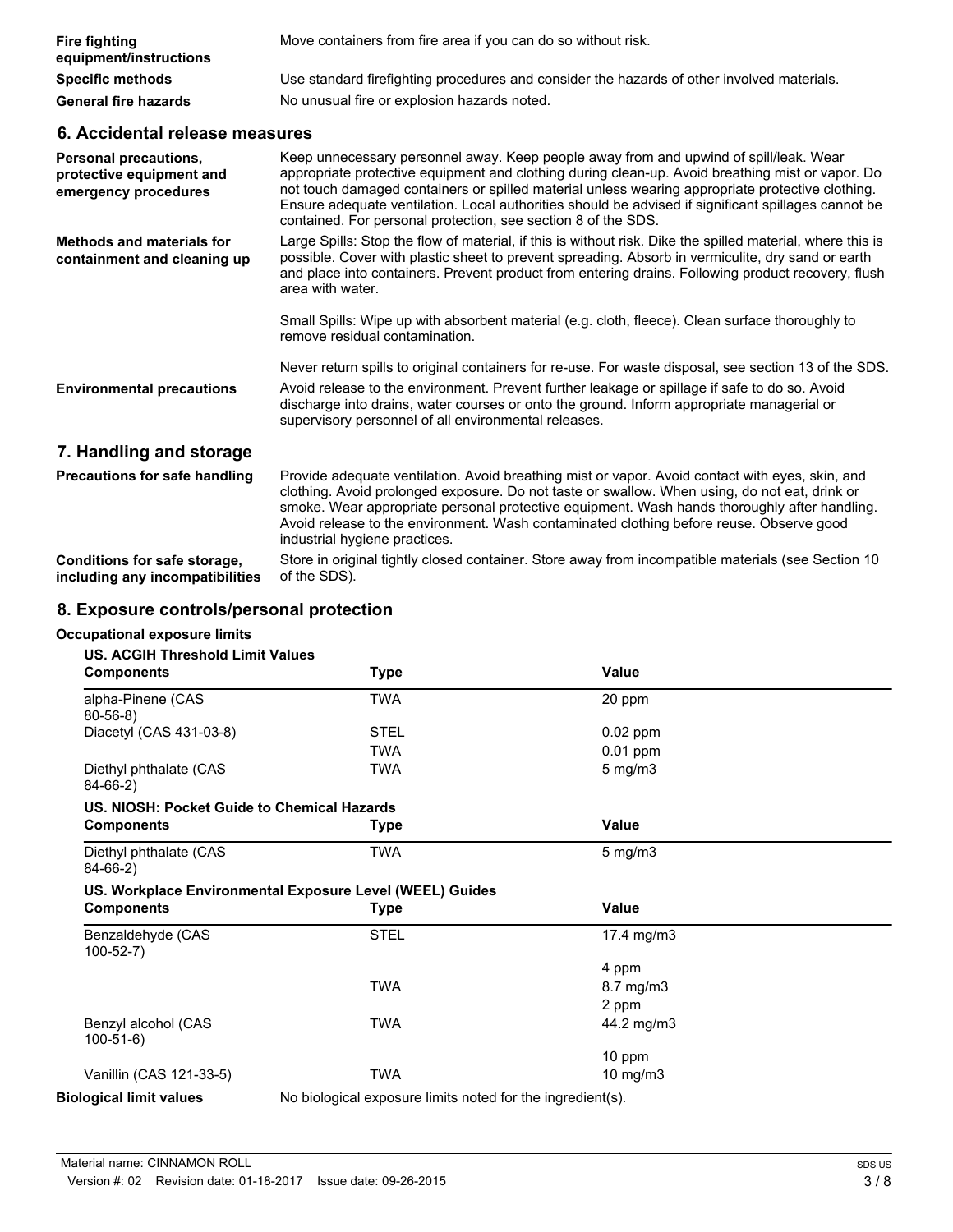| Appropriate engineering<br>controls                     | Good general ventilation (typically 10 air changes per hour) should be used. Ventilation rates<br>should be matched to conditions. If applicable, use process enclosures, local exhaust ventilation,<br>or other engineering controls to maintain airborne levels below recommended exposure limits. If<br>exposure limits have not been established, maintain airborne levels to an acceptable level. Eye<br>wash facilities and emergency shower must be available when handling this product. |
|---------------------------------------------------------|--------------------------------------------------------------------------------------------------------------------------------------------------------------------------------------------------------------------------------------------------------------------------------------------------------------------------------------------------------------------------------------------------------------------------------------------------------------------------------------------------|
|                                                         | Individual protection measures, such as personal protective equipment                                                                                                                                                                                                                                                                                                                                                                                                                            |
| Eye/face protection                                     | Face shield is recommended. Wear safety glasses with side shields (or goggles).                                                                                                                                                                                                                                                                                                                                                                                                                  |
| <b>Skin protection</b><br><b>Hand protection</b>        | Wear appropriate chemical resistant gloves. Suitable gloves can be recommended by the glove<br>supplier.                                                                                                                                                                                                                                                                                                                                                                                         |
| Other                                                   | Wear appropriate chemical resistant clothing. Use of an impervious apron is recommended.                                                                                                                                                                                                                                                                                                                                                                                                         |
| <b>Respiratory protection</b><br><b>Thermal hazards</b> | In case of insufficient ventilation, wear suitable respiratory equipment.<br>Wear appropriate thermal protective clothing, when necessary.                                                                                                                                                                                                                                                                                                                                                       |
| <b>General hygiene</b><br>considerations                | Keep away from food and drink. Always observe good personal hygiene measures, such as<br>washing after handling the material and before eating, drinking, and/or smoking. Routinely wash<br>work clothing and protective equipment to remove contaminants. Contaminated work clothing<br>should not be allowed out of the workplace.                                                                                                                                                             |

# **9. Physical and chemical properties**

| <b>Appearance</b>                            | Pale to Light Yellow            |
|----------------------------------------------|---------------------------------|
| <b>Physical state</b>                        | Liquid.                         |
| Form                                         | Liquid.                         |
| Color                                        | Not available.                  |
| Odor                                         | Characteristic of name          |
| Odor threshold                               | Not available.                  |
| рH                                           | Not available.                  |
| Melting point/freezing point                 | Not available.                  |
| Initial boiling point and boiling<br>range   | 552.94 °F (289.41 °C) estimated |
| <b>Flash point</b>                           | $>$ 212.0 °F ( $>$ 100.0 °C)    |
| <b>Evaporation rate</b>                      | Not available.                  |
| <b>Flammability (solid, gas)</b>             | Not applicable.                 |
| Upper/lower flammability or explosive limits |                                 |
| Explosive limit - lower (%)                  | Not available.                  |
| Explosive limit - upper (%)                  | Not available.                  |
| Vapor pressure                               | 0.019 hPa estimated             |
| <b>Vapor density</b>                         | Not available.                  |
| <b>Relative density</b>                      | Not available.                  |
| Solubility(ies)                              |                                 |
| Solubility (water)                           | NO.                             |
| <b>Auto-ignition temperature</b>             | Not available.                  |
| <b>Decomposition temperature</b>             | Not available.                  |
| <b>Viscosity</b>                             | Not available.                  |
| <b>Other information</b>                     |                                 |
| <b>Density</b>                               | 9.01 lbs/gal estimated          |
| <b>Explosive properties</b>                  | Not explosive.                  |
| <b>Hydrocarbons percent</b>                  | Not determined.                 |
| <b>Oxidizing properties</b>                  | Not oxidizing.                  |
| <b>Refractive index</b>                      | 1.586 - 1.591                   |
| <b>Specific gravity</b>                      | 1.075 - 1.115                   |
| VOC (Weight %)                               | Not determined.                 |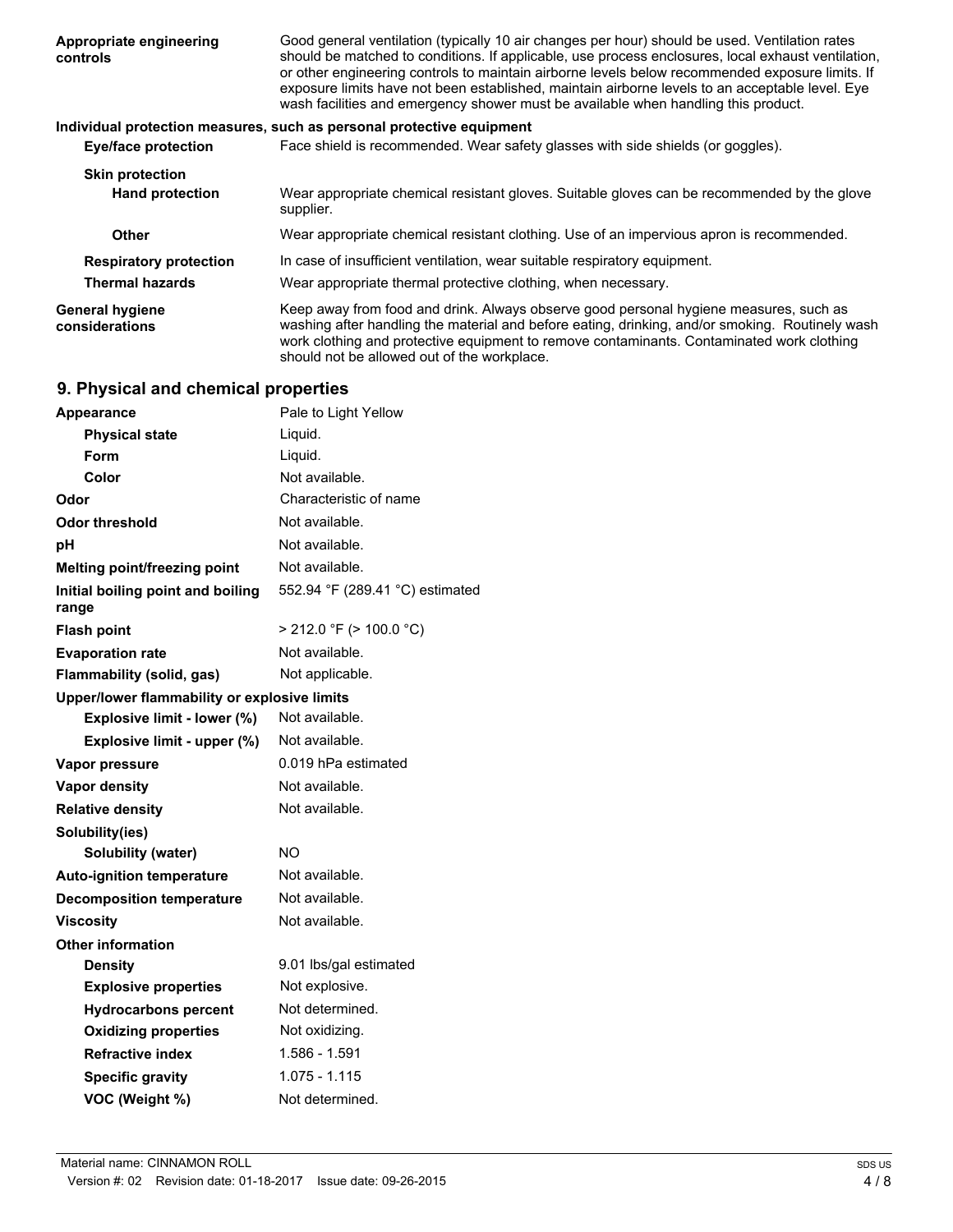# **10. Stability and reactivity**

| <b>Reactivity</b>                            | The product is stable and non-reactive under normal conditions of use, storage and transport. |  |
|----------------------------------------------|-----------------------------------------------------------------------------------------------|--|
| <b>Chemical stability</b>                    | Material is stable under normal conditions.                                                   |  |
| <b>Possibility of hazardous</b><br>reactions | No dangerous reaction known under conditions of normal use.                                   |  |
| <b>Conditions to avoid</b>                   | Avoid temperatures exceeding the flash point. Contact with incompatible materials.            |  |
| Incompatible materials                       | Strong oxidizing agents.                                                                      |  |
| <b>Hazardous decomposition</b><br>products   | No hazardous decomposition products are known.                                                |  |

# **11. Toxicological information**

# **Information on likely routes of exposure**

| <b>Inhalation</b>                                                                                                                  | Prolonged inhalation may be harmful.                                                                                                                                                                            |  |
|------------------------------------------------------------------------------------------------------------------------------------|-----------------------------------------------------------------------------------------------------------------------------------------------------------------------------------------------------------------|--|
| <b>Skin contact</b>                                                                                                                | Harmful in contact with skin. Causes skin irritation. May cause an allergic skin reaction.                                                                                                                      |  |
| Eye contact                                                                                                                        | Causes serious eye irritation.                                                                                                                                                                                  |  |
| Ingestion                                                                                                                          | Harmful if swallowed.                                                                                                                                                                                           |  |
| Symptoms related to the<br>physical, chemical and<br>toxicological characteristics                                                 | Severe eye irritation. Symptoms may include stinging, tearing, redness, swelling, and blurred<br>vision. Skin irritation. May cause redness and pain. May cause an allergic skin reaction.<br>Dermatitis. Rash. |  |
| Information on toxicological effects                                                                                               |                                                                                                                                                                                                                 |  |
| <b>Acute toxicity</b>                                                                                                              | Harmful in contact with skin. Harmful if swallowed. May cause an allergic skin reaction.                                                                                                                        |  |
| <b>Skin corrosion/irritation</b>                                                                                                   | Causes skin irritation.                                                                                                                                                                                         |  |
| Serious eye damage/eye<br>irritation                                                                                               | Causes serious eye irritation.                                                                                                                                                                                  |  |
| Respiratory or skin sensitization                                                                                                  |                                                                                                                                                                                                                 |  |
| <b>ACGIH Sensitization</b>                                                                                                         |                                                                                                                                                                                                                 |  |
| alpha-Pinene (CAS 80-56-8)                                                                                                         | Dermal sensitization                                                                                                                                                                                            |  |
| <b>Respiratory sensitization</b>                                                                                                   | Not a respiratory sensitizer.                                                                                                                                                                                   |  |
| <b>Skin sensitization</b>                                                                                                          | May cause an allergic skin reaction.                                                                                                                                                                            |  |
| Germ cell mutagenicity                                                                                                             | No data available to indicate product or any components present at greater than 0.1% are<br>mutagenic or genotoxic.                                                                                             |  |
| Carcinogenicity                                                                                                                    | This product is not considered to be a carcinogen by IARC, ACGIH, NTP, or OSHA.                                                                                                                                 |  |
|                                                                                                                                    | IARC Monographs. Overall Evaluation of Carcinogenicity                                                                                                                                                          |  |
| Coumarin (CAS 91-64-5)                                                                                                             | 3 Not classifiable as to carcinogenicity to humans.<br>OSHA Specifically Regulated Substances (29 CFR 1910.1001-1050)                                                                                           |  |
| Not listed.<br><b>Reproductive toxicity</b>                                                                                        | This product is not expected to cause reproductive or developmental effects.                                                                                                                                    |  |
| Specific target organ toxicity -<br>single exposure                                                                                | Not classified.                                                                                                                                                                                                 |  |
| Specific target organ toxicity -<br>repeated exposure                                                                              | Not classified.                                                                                                                                                                                                 |  |
| <b>Aspiration hazard</b>                                                                                                           | Not an aspiration hazard.                                                                                                                                                                                       |  |
| <b>Chronic effects</b>                                                                                                             | Prolonged inhalation may be harmful.                                                                                                                                                                            |  |
| 12. Ecological information                                                                                                         |                                                                                                                                                                                                                 |  |
| <b>Ecotoxicity</b>                                                                                                                 | Very toxic to aquatic life. Toxic to aquatic life with long lasting effects.                                                                                                                                    |  |
| Persistence and degradability                                                                                                      | No data is available on the degradability of this product.                                                                                                                                                      |  |
| <b>Bioaccumulative potential</b>                                                                                                   |                                                                                                                                                                                                                 |  |
| Partition coefficient n-octanol / water (log Kow)<br>alpha-Pinene<br>Benzaldehyde<br>Benzyl alcohol<br>Benzyl benzoate<br>Coumarin | 4.83<br>1.48<br>1.1<br>3.97<br>1.39                                                                                                                                                                             |  |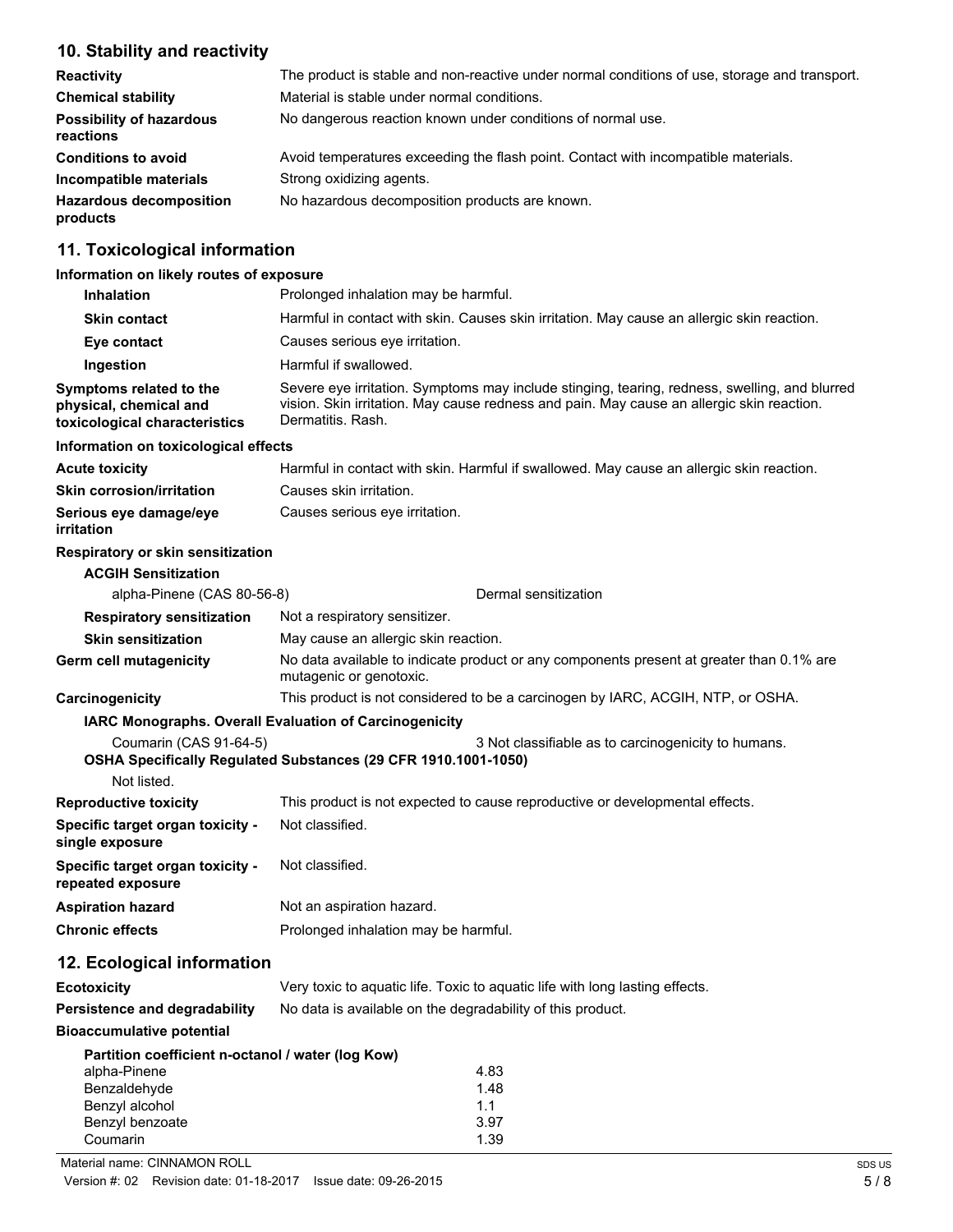|                       | Partition coefficient n-octanol / water (log Kow)                                                                                                                                          |  |
|-----------------------|--------------------------------------------------------------------------------------------------------------------------------------------------------------------------------------------|--|
| Diethyl phthalate     | 2.47                                                                                                                                                                                       |  |
| Piperonal             | 1.05                                                                                                                                                                                       |  |
| Vanillin              | 1.37                                                                                                                                                                                       |  |
| Mobility in soil      | No data available.                                                                                                                                                                         |  |
| Other adverse effects | No other adverse environmental effects (e.g. ozone depletion, photochemical ozone creation<br>potential, endocrine disruption, global warming potential) are expected from this component. |  |

# **13. Disposal considerations**

| <b>Disposal instructions</b>             | Collect and reclaim or dispose in sealed containers at licensed waste disposal site. Do not allow<br>this material to drain into sewers/water supplies. Do not contaminate ponds, waterways or ditches<br>with chemical or used container. Dispose of contents/container in accordance with<br>local/regional/national/international regulations. |
|------------------------------------------|---------------------------------------------------------------------------------------------------------------------------------------------------------------------------------------------------------------------------------------------------------------------------------------------------------------------------------------------------|
| Local disposal regulations               | Dispose in accordance with all applicable regulations.                                                                                                                                                                                                                                                                                            |
| Hazardous waste code                     | The waste code should be assigned in discussion between the user, the producer and the waste<br>disposal company.                                                                                                                                                                                                                                 |
| Waste from residues / unused<br>products | Dispose of in accordance with local regulations. Empty containers or liners may retain some<br>product residues. This material and its container must be disposed of in a safe manner (see:<br>Disposal instructions).                                                                                                                            |
| <b>Contaminated packaging</b>            | Since emptied containers may retain product residue, follow label warnings even after container is<br>emptied. Empty containers should be taken to an approved waste handling site for recycling or<br>disposal.                                                                                                                                  |

# **14. Transport information**

#### **DOT**

Not regulated as dangerous goods.

#### **IATA**

| <b>UN number</b>                  | UN3082                                                                                               |
|-----------------------------------|------------------------------------------------------------------------------------------------------|
| UN proper shipping name           | Environmentally hazardous substance, liquid, n.o.s. (Benzyl benzoate.)                               |
| <b>Transport hazard class(es)</b> |                                                                                                      |
| Class                             | 9                                                                                                    |
| <b>Subsidiary risk</b>            |                                                                                                      |
| Packing group                     | Ш                                                                                                    |
| <b>Environmental hazards</b>      | No.                                                                                                  |
| <b>ERG Code</b>                   | 9L                                                                                                   |
| <b>Other information</b>          | Special precautions for user Read safety instructions, SDS and emergency procedures before handling. |
| Passenger and cargo<br>aircraft   | Allowed.                                                                                             |
| Cargo aircraft only               | Allowed.                                                                                             |
| <b>IMDG</b>                       |                                                                                                      |
| <b>UN number</b>                  | <b>UN3082</b>                                                                                        |
| UN proper shipping name           | ENVIRONMENTALLY HAZARDOUS SUBSTANCE, LIQUID, N.O.S. (Benzyl benzoate.)                               |
| Transport hazard class(es)        |                                                                                                      |
| <b>Class</b>                      | 9                                                                                                    |
| <b>Subsidiary risk</b>            |                                                                                                      |
| Packing group                     | III                                                                                                  |
| <b>Environmental hazards</b>      |                                                                                                      |
| <b>Marine pollutant</b>           | No.                                                                                                  |
| <b>EmS</b>                        | $F-A. S-F$                                                                                           |
| Special precautions for user      | Read safety instructions, SDS and emergency procedures before handling.                              |
| Transport in bulk according to    | Not established.                                                                                     |
| Annex II of MARPOL 73/78 and      |                                                                                                      |
| the IBC Code                      |                                                                                                      |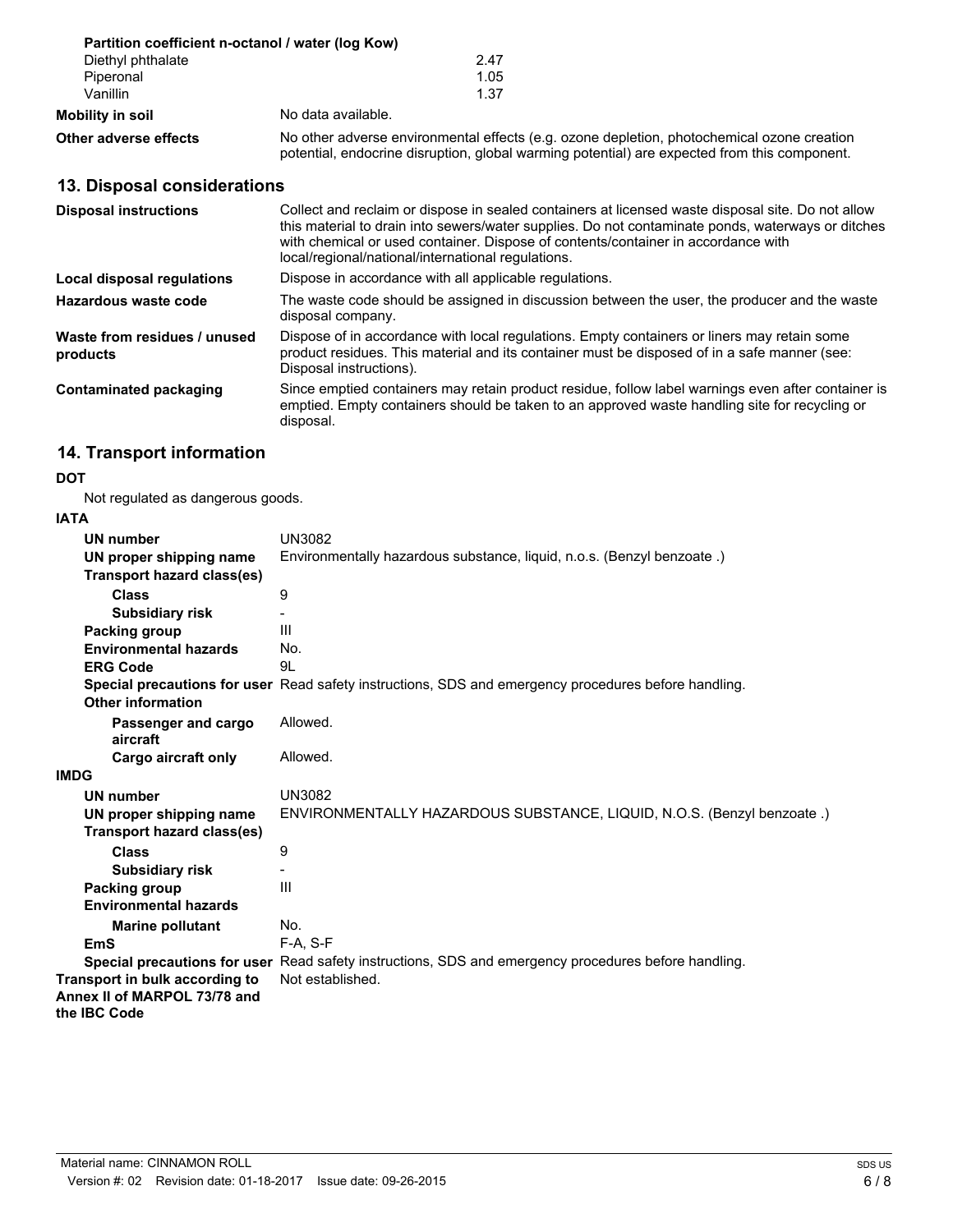

### **15. Regulatory information**

**US federal regulations**

This product is a "Hazardous Chemical" as defined by the OSHA Hazard Communication Standard, 29 CFR 1910.1200.

#### **TSCA Section 12(b) Export Notification (40 CFR 707, Subpt. D)**

Not regulated. **CERCLA Hazardous Substance List (40 CFR 302.4)** Diethyl phthalate (CAS 84-66-2) Listed. **SARA 304 Emergency release notification** Not regulated. **OSHA Specifically Regulated Substances (29 CFR 1910.1001-1050)** Not listed. **Superfund Amendments and Reauthorization Act of 1986 (SARA)** Immediate Hazard - Yes **Hazard categories**

Delayed Hazard - No Fire Hazard - No Pressure Hazard - No Reactivity Hazard - No

#### **SARA 302 Extremely hazardous substance**

Not listed.

**SARA 311/312 Hazardous** No **chemical**

# **SARA 313 (TRI reporting)**

Not regulated.

#### **Other federal regulations**

#### **Clean Air Act (CAA) Section 112 Hazardous Air Pollutants (HAPs) List**

Not regulated.

**Clean Air Act (CAA) Section 112(r) Accidental Release Prevention (40 CFR 68.130)**

Not regulated.

**Safe Drinking Water Act** Not regulated.

#### **(SDWA)**

#### **Drug Enforcement Administration (DEA). List 1 & 2 Exempt Chemical Mixtures (21 CFR 1310.12(c))**

| Benzaldehyde (CAS 100-52-7)                                                 | 50 %WV |
|-----------------------------------------------------------------------------|--------|
| Piperonal (CAS 120-57-0)<br><b>DEA Exempt Chemical Mixtures Code Number</b> | 20 %WV |
| Benzaldehyde (CAS 100-52-7)                                                 | 8256   |
| Piperonal (CAS 120-57-0)                                                    | 8750   |

#### **US state regulations**

- **US. California Controlled Substances. CA Department of Justice (California Health and Safety Code Section 11100)** Piperonal (CAS 120-57-0)
- **US. California. Candidate Chemicals List. Safer Consumer Products Regulations (Cal. Code Regs, tit. 22, 69502.3, subd. (a))**

Diethyl phthalate (CAS 84-66-2)

**US. Massachusetts RTK - Substance List**

alpha-Pinene (CAS 80-56-8) Benzaldehyde (CAS 100-52-7) Benzyl alcohol (CAS 100-51-6)